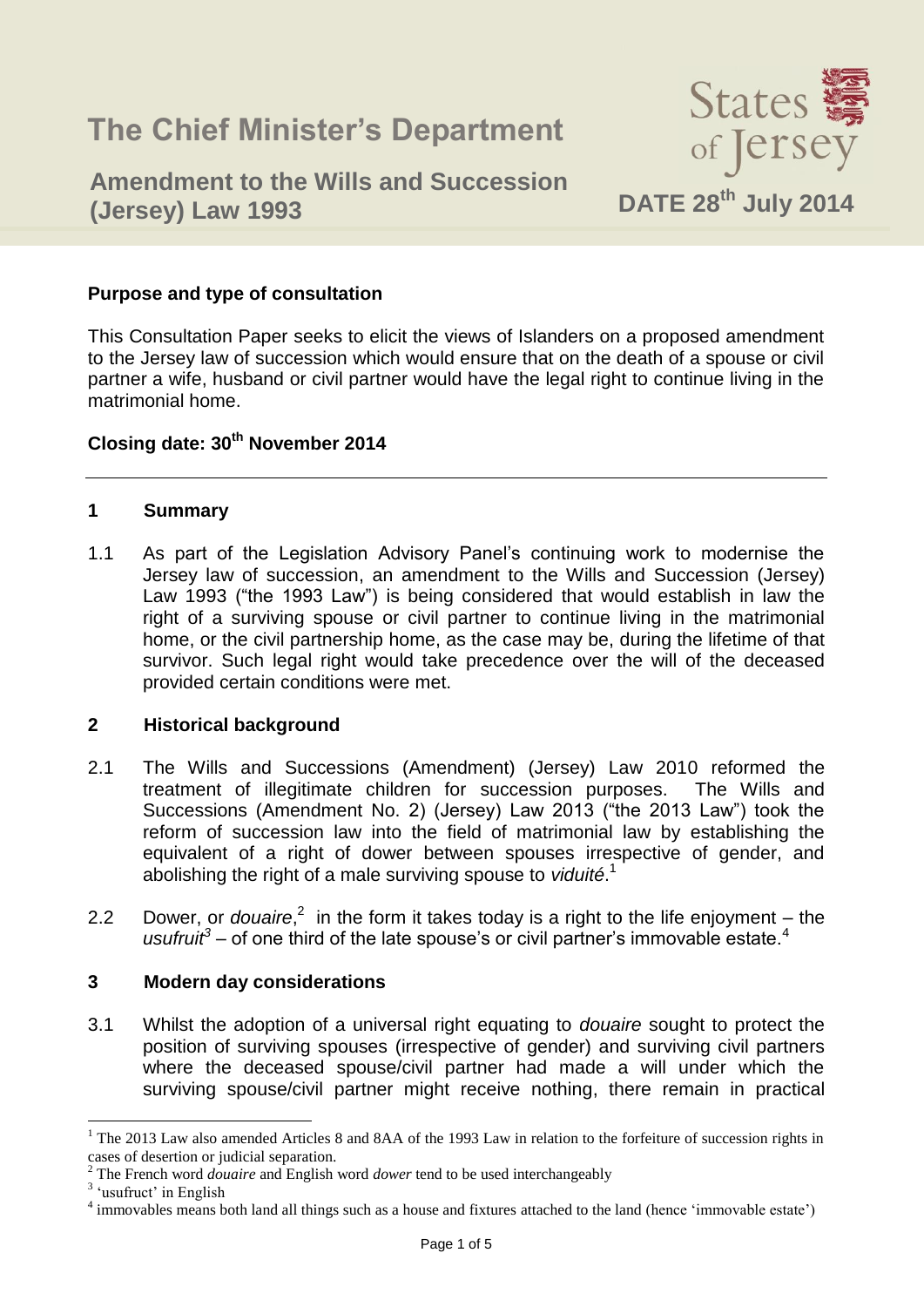terms potential situations in which the right to the life enjoyment of one-third of the deceased spouse's/civil partner's property would not prevent the surviving party from being forced out of his or her home. Such a situation might arise, for example, if a surviving party were unable to maintain a financial agreement to pay rent to the individual or individuals who had inherited the remaining two-thirds of the property.

- 3.2 The Legislation Advisory Panel has noted Articles 5, 6 and 7 of the 1993 Law. Under Article 5, where a spouse or civil partner dies intestate as to the matrimonial home or civil partnership home (for convenience referred to hereafter collectively as 'the family home'), the surviving spouse or surviving civil partner is entitled to the usufruit of the family home. This is assuming that the surviving spouse or surviving civil partner is not entitled absolutely to the family home under Article 6 or 7.
- 3.3 The family home means a dwelling place situate in Jersey occupied as the principal residence of the parties which is owned<sup>5</sup> by one or both of them<sup>6</sup> or held under a 9 year + lease.
- 3.4 Under Article 6 of the 1993 Law, on an intestacy of the immovable estate generally, the surviving spouse or the surviving civil partner is entitled as follows:
	- (a) if there are no children, to the whole of the immovable estate;
	- (b) if there are children, to an equal share with each of the children.<sup>7</sup>
- 3.5 Where a spouse or civil partner dies intestate as to immovable estate, the surviving spouse/civil partner is not entitled to dower in that immovable estate. Only when there is a will relating to the immovable estate does the right of dower come into play.
- 3.6 Article 7 of the 1993 Law relates to the devolution of movable estate which may still be relevant to a family home which is owned by share transfer – *see 3.3 above and footnote 5*. Where a spouse or civil partner dies intestate as to movable estate it devolves as follows:
	- (a) where the deceased leaves a surviving spouse/civil partner, but no children, the surviving spouse/civil partner takes the whole of the net movable estate;
	- (b) where the deceased leaves a surviving spouse/civil partner and children, the surviving spouse/civil partner is entitled to –
		- (i) the household effects,
		- (ii) other movable estate to a value of £30,000, and
		- (iii) one-half of the rest of the net movable estate,

and the children take the other half of the rest of the net movable estate.

3.7 Where a person dies having made a will as to movable estate and is survived by –

 $\overline{a}$ 

<sup>&</sup>lt;sup>5</sup> including by share transfer

<sup>6</sup> as tenants in common

 $<sup>7</sup>$  including any grandchildren of the deceased, if their parent died before the deceased spouse/civil partner</sup>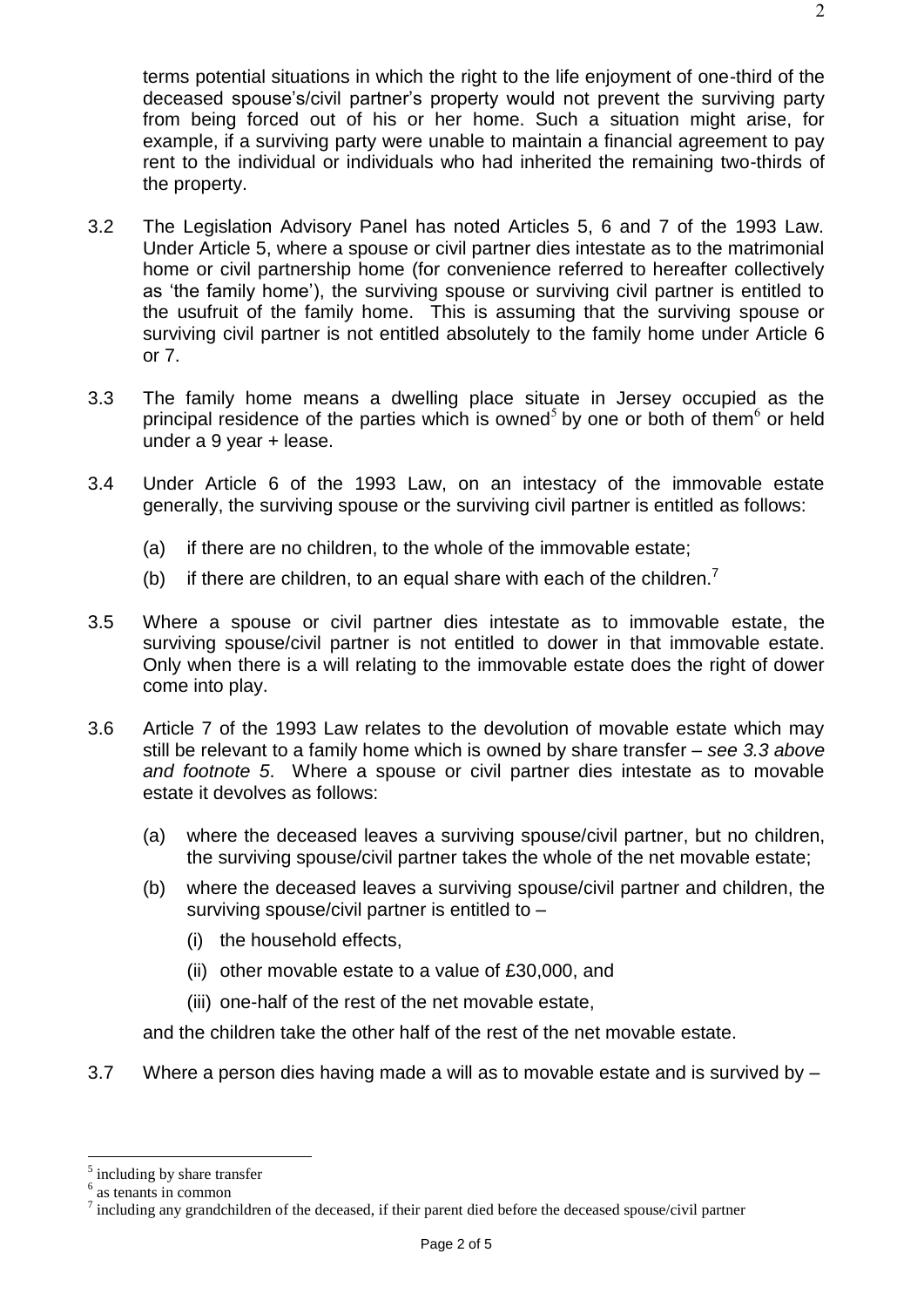- (a) a spouse or civil partner but no children, the surviving spouse/civil partner may claim as *légitime* –
	- (i) the household effects, $^8$  and
	- (ii)  $2/3^{rds}$  of the rest of the net movable estate;
- (b) a spouse or civil partner and children
	- (i) the surviving spouse/civil partner may claim as légitime the household effects and one-third of the rest of the net movable estate, and
	- (ii) the children may claim as *légitime* 1/3rd of the rest of the net movable estate;
- (c) children but no spouse or civil partner, the issue may to claim as *légitime*  $2/3^{rds}$  of the net movable estate.
- 3.8 As has been mentioned (see 3.5 above) only when there is a will relating to the immovable estate does the right of dower come into play. It gives the surviving spouse/civil partner a 'stake' in the immovable estate from which he or she might otherwise have been cut out altogether by the will. Douaire was of course the traditional protection or 'safety net' in Jersey customary law for the widow. Its operation is reflected in the architecture of traditional Jersey farmhouses to which the dower cottage was added for the enjoyment of the widow until her death, whilst the main house was inherited outright by the principal heir who was able to work the land, and so the cycle continued.
- 3.9 It has to be accepted, however, that what was suited to a Norman rural community cannot realistically serve the needs of the modern, diverse and egalitarian society into which Jersey has evolved. Properties are not constructed in such a way that they can be partitioned conveniently into two-thirds/one-third, and so the dower entitlement becomes little more than a lever in negotiations with the heirs, rather than a right that properly secures enjoyment for the surviving spouse/partner of the family home for the remainder of his/her life. The legal cost of negotiating, reaching and implementing settlement in such circumstances may be so high as to outweigh the benefit that the right of dower confers in the first place.

#### **4 Possible reform**

 $\overline{a}$ 

#### *Automatic right to life enjoyment of family home*

4.1 The proposal under consideration is that a surviving spouse/civil partner should have the legal right to the life enjoyment of the whole of matrimonial home (as already defined in the 1993 Law – *see 3.3 above*), whether or not the deceased made a will, and irrespective of any contrary provision in any will of the deceased.

#### *Safeguards where parties separated etc.*

4.2 It is important to note Articles 8 and 8AA of the 1993 Law in this context. Article 8 disqualifies spouses living apart from what are termed "the surviving spouse provisions". Article 8AA disqualifies civil partners living apart from what are termed "the surviving civil partner provisions"). These are the provisions of the 1993 Law – and of customary law (which effectively means *douaire*) – that operate to confer

<sup>8</sup> generally articles of household or personal use or ornament normally situate in or around the matrimonial/civil partnership home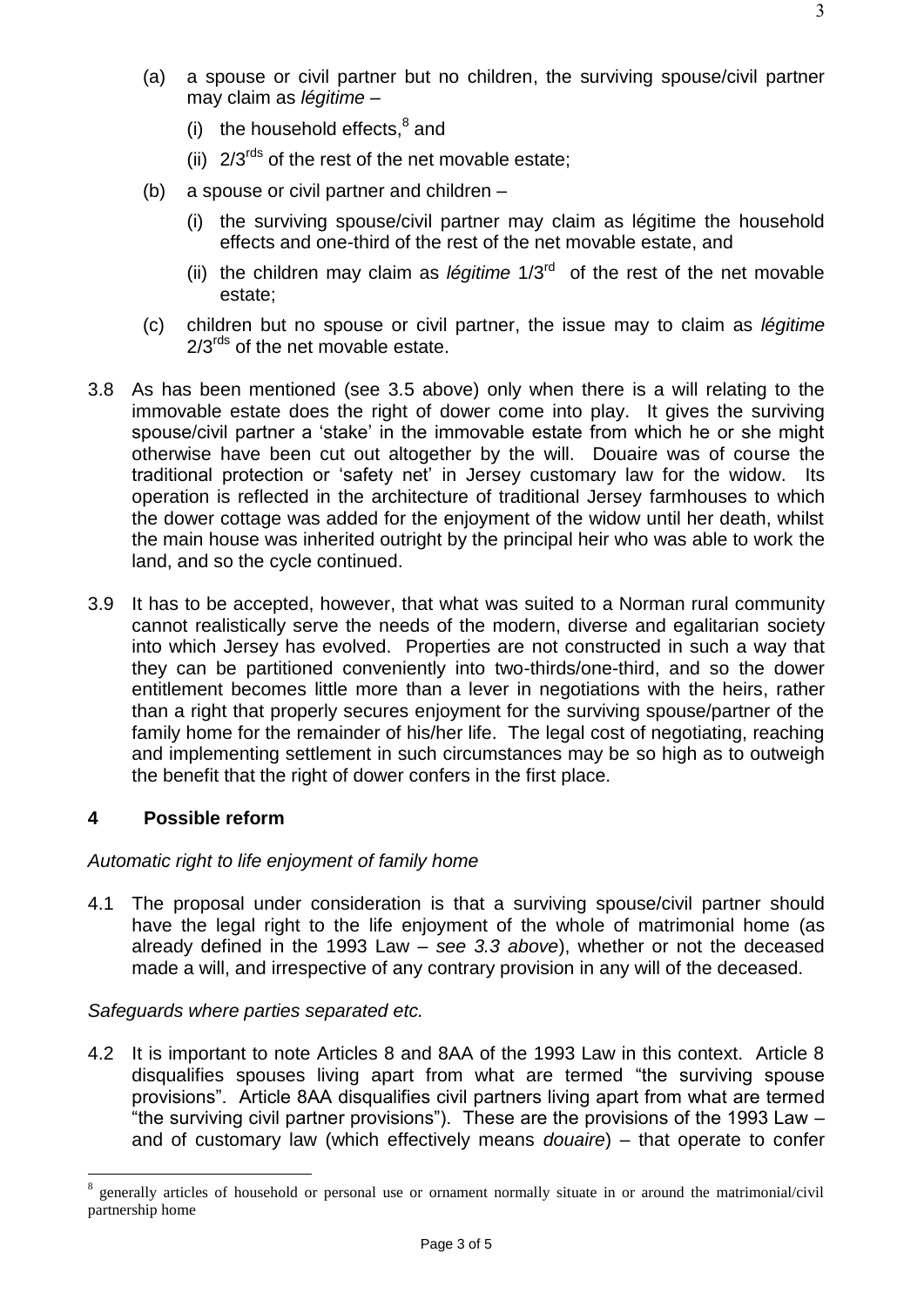property or any *usufruit*, interest, right or title in or to property on a surviving spouse or civil partner.

- 4.3 The relevant statutory provisions are the right of a surviving spouse or civil partner  $to$ 
	- the life enjoyment of the matrimonial/civil partnership home (under Article 5 of the 1993 Law);
	- the appropriate share of the immovable estate on intestacy (under Article 6); and
	- part of the movable estate known as *légitime* (under Article 7).
- 4.4 These provisions do not apply (*i.e.* the surviving spouse/civil partner is excluded from claiming these automatic rights in the estate) where –
	- (a) at the date of death, the deceased and the surviving spouse/civil partner were not residing together; and
	- (b) either
		- (i) the surviving spouse/civil partner had deserted the deceased without cause and such desertion was continuing, or
		- (ii) a judicial separation with respect to the surviving spouse/civil partner had been granted by a court to the deceased spouse/civil partner.
- 4.5 It is equally important to note that, above and beyond Articles 8 and 8AA of the 1993 Law, there is a power in the Royal Court on any other ground at customary law, to exclude a person from the right to succeed to an estate. It has been held *e.g.* that a claim for dower will not be allowed where a widow has been convicted of the manslaughter of her husband. The rationale of that judgment would apply with equal force to a claim by a surviving spouse/civil partner to any one of the rights referred to in 4.3 *above*.
- 4.6 Were a surviving spouse/civil partner to have the automatic right to the enjoyment of the family home referred to in 4.1 *above*, it would need to be clear that that right –
	- (a) fell within the 'surviving spouse/civil partner provisions' to which Articles 8 and 8AA of the 1993 Law apply; and
	- (b) was subject to the customary law discretion of the Royal Court referred to in 4.5 *above*.

#### *Abolition of dower*

 $\overline{a}$ 

- 4.7 It would be a corollary of such a reform that *douaire* would cease to serve any purpose, and would require to be formally abolished.
- 4.8 It should be noted that Article 7 of the Loi (1880) sur la propriété foncière confers on spouses and civil partners the benefit of a legal hypothec on the immovable property of the other spouse/civil partner as security for their respective dower rights. This means in practical terms that, in the event of a dégrèvement

<sup>9</sup> *In Re Estate Poole* 25 GLJ 48 was a case in the Royal Court of Guernsey but it is submitted that the decision would hold good in Jersey law